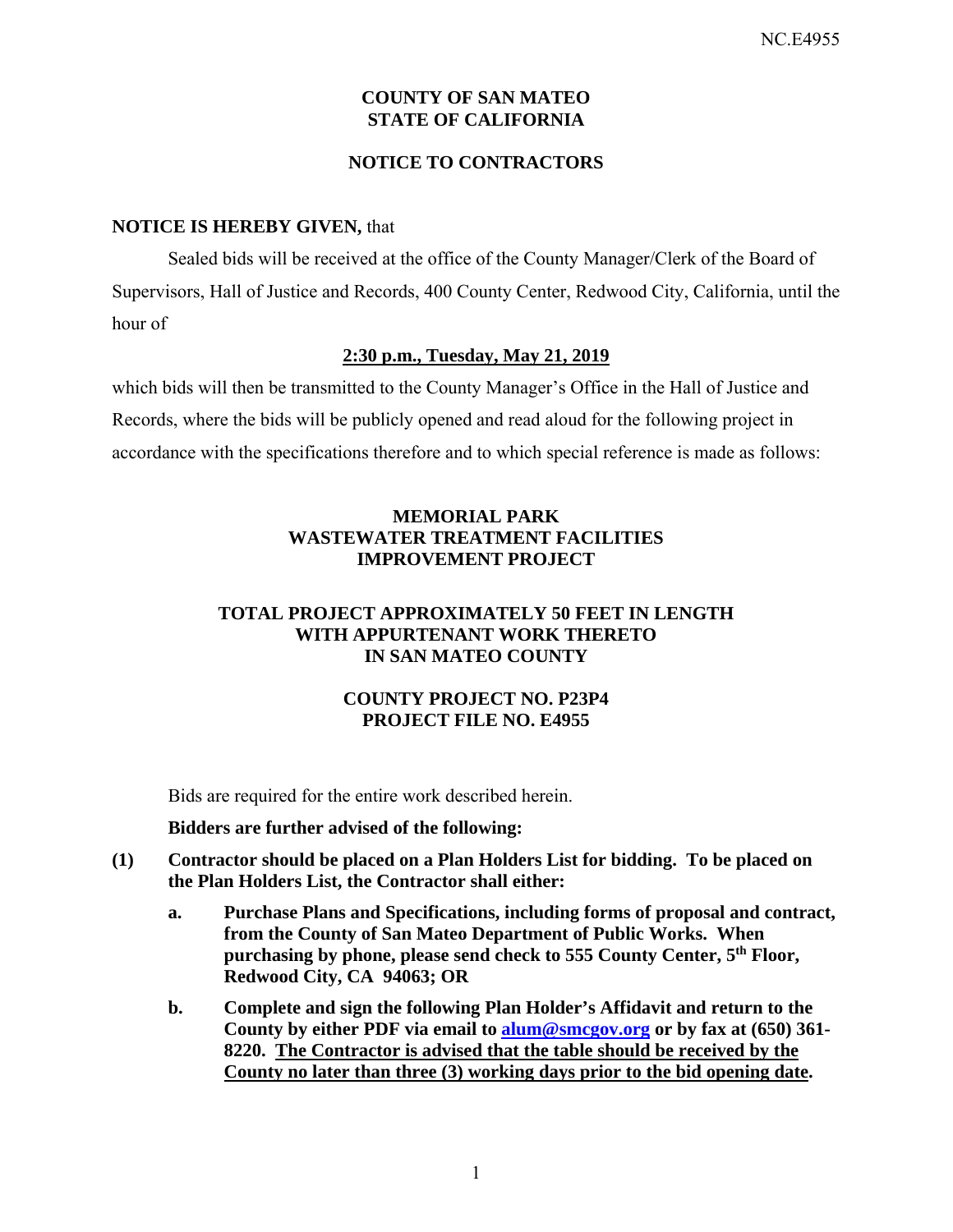| <b>Plan Holder's Affidavit</b>                  |                                                                                    |                                                         |                    |  |  |  |
|-------------------------------------------------|------------------------------------------------------------------------------------|---------------------------------------------------------|--------------------|--|--|--|
| <b>Project Title</b>                            | <b>Memorial Park Wastewater Treatment Facilities</b><br><b>Improvement Project</b> |                                                         |                    |  |  |  |
| Project No.<br>E4955                            |                                                                                    | Project<br><b>Engineer:</b>                             | <b>Anthony Lum</b> |  |  |  |
|                                                 |                                                                                    | Project<br><b>Manager:</b>                              | <b>Carter Choi</b> |  |  |  |
|                                                 | <b>Bid Open Date and Time:</b><br>2:30 p.m., Tuesday, May 21, 2019                 |                                                         |                    |  |  |  |
| <b>Company Name:</b><br><b>Mailing Address:</b> |                                                                                    |                                                         |                    |  |  |  |
| <b>Phone Number:</b>                            | Fax<br>Number:                                                                     |                                                         |                    |  |  |  |
| <b>E-mail Address:</b>                          |                                                                                    |                                                         |                    |  |  |  |
|                                                 |                                                                                    |                                                         |                    |  |  |  |
|                                                 |                                                                                    | (Name and Title of Authorized Representative of Bidder) |                    |  |  |  |
|                                                 |                                                                                    | (Signature of Authorized Representative of Bidder)      |                    |  |  |  |

- **(2) The Plan Holders List will be posted to the County of San Mateo's Public Works website two (2) working days prior to the bid open date.**
- **(3) Questions regarding the Contract Documents concerning items such as discrepancies, conflicts, omissions, doubts as to meanings, or regarding scope of bid items shall be referred to the Engineer. Inquiries must be received in writing via email, to alum@smcgov.org, not less than five (5) working days prior to bid opening. Inquiries will be answered in writing via email response if written clarification is warranted, in the opinion of the Engineer, then inquiries and responses will be posted to the Project's page on the County of San Mateo's Public Works website. It will be the Contractor's sole responsibility to ensure that they receive responses,** *if any.* **The County will not be responsible for oral clarifications.**
- **(4) It will be the Contractor's sole responsibility to ensure that they have received addendums,** *if any,* **which will be posted to the County of San Mateo's Public Works website on the same day issued. Said addendums will also be sent to all current plan holders and made available during purchase of Plans and Specifications.**
- **(5) Reference is made to Section 2-1.10, "Disqualification of Bidders," of the Standard**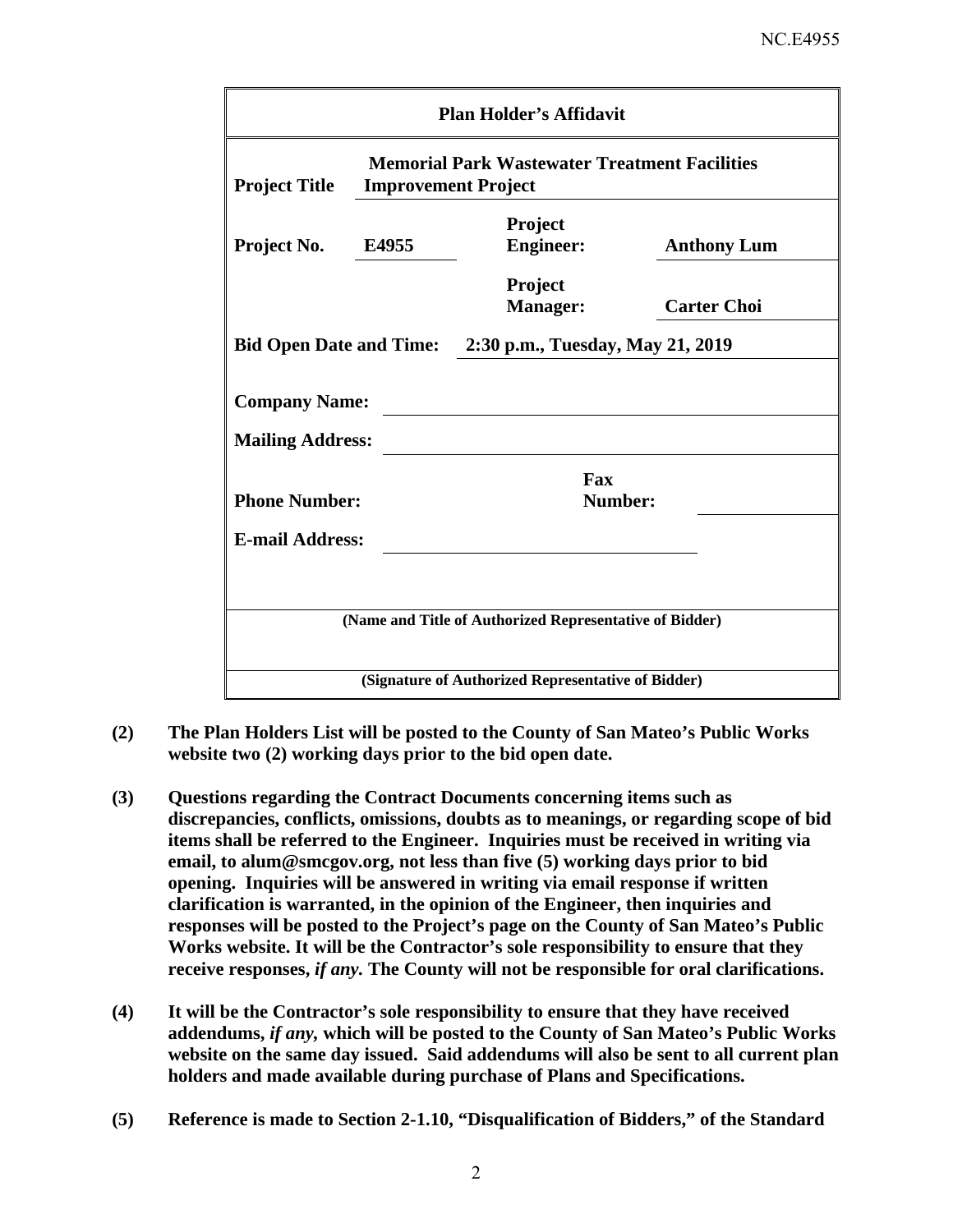# **Specifications. The Contractor's attention is directed in particular to the last sentence, which states, "Proposals in which the prices obviously are unbalanced may be rejected."**

The Public Works website will be updated as needed and can be accessed under the Departments tab found on the County of San Mateo website *(http://publicworks.smcgov.org).*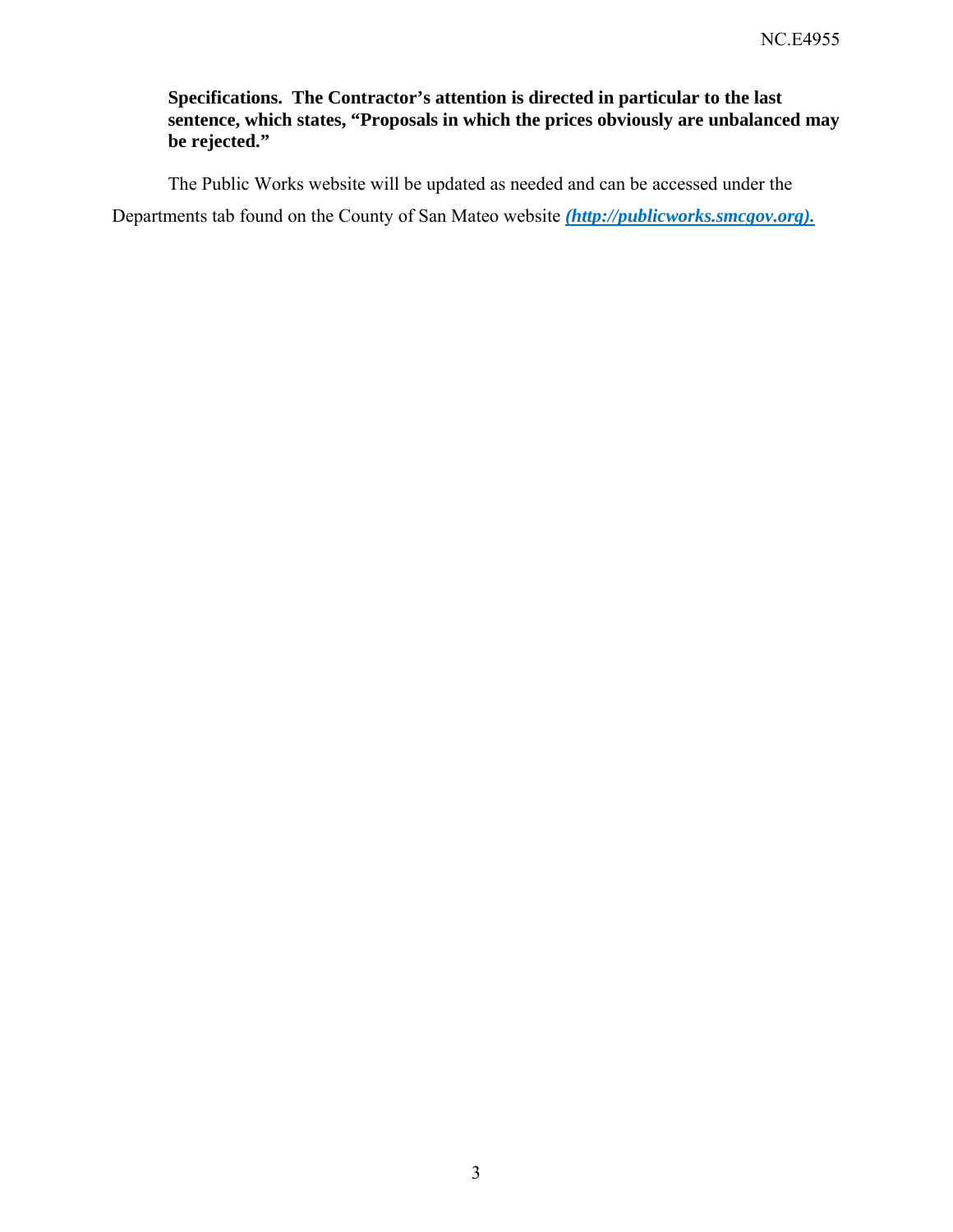### **ENGINEER'S ESTIMATE**

#### **MEMORIAL PARK WASTEWATER TREATMENT FACILITIES IMPROVEMENT PROJECT**

#### **TOTAL PROJECT APPROXIMATELY 50 FEET IN LENGTH WITH APPURTENANT WORK THERETO IN SAN MATEO COUNTY**

# **COUNTY PROJECT NO. P23P4 PROJECT FILE NO. E4955**

| <b>Item</b><br>No. | <b>Section</b><br>No. | <b>Estimated</b><br>Quantity | Unit of<br><b>Measure</b> | <b>Item</b><br><b>Description</b>                                     |
|--------------------|-----------------------|------------------------------|---------------------------|-----------------------------------------------------------------------|
| 1                  | 10                    | $\mathbf{1}$                 | LS                        | <b>Construction Waste Management</b>                                  |
| $\overline{2}$     | 11                    | 1                            | LS                        | Mobilization                                                          |
| $\overline{3}$     | $11 - 1$              | 1                            | LS                        | <b>Water Pollution Control</b>                                        |
| $\overline{4}$     | 12                    | $\mathbf{1}$                 | LS                        | Maintaining Traffic                                                   |
| 5                  | 13                    | $\overline{4}$               | EA                        | Removable Bollard                                                     |
| 6                  | 20                    | $\mathbf{1}$                 | LS                        | <b>Erosion and Sediment Control</b>                                   |
| $\tau$             | 80                    | 780                          | LF                        | Temporary Chain Link Fence                                            |
| 8                  | 100                   | 1                            | LS                        | <b>Construction Staking</b>                                           |
| 9                  | 105                   | 1100                         | LF                        | <b>Exclusion Fencing</b>                                              |
| 10                 | 02055<br>02350        | $\mathbf{1}$                 | LS                        | Site Work (includes demolition, excavation,<br>grading, and drainage) |
| 11                 | 02200                 | $\mathbf{1}$                 | LS                        | Earthwork                                                             |
| 12                 | 02832                 | 213                          | LF                        | Chain Link Fence and Gates                                            |
| 13                 | 03100<br>03315        | 1                            | LS                        | Concrete Work                                                         |
| 14                 | 03200                 | $\mathbf{1}$                 | LS                        | Reinforcement Steel                                                   |
| 15                 | 03300                 | 1                            | LS                        | Cast-in-Place Structural Concrete                                     |
| 16                 | 03310                 | 1                            | LS                        | Cast-in-Place Sitework Concrete                                       |
| 17                 | 04232                 | 470                          | <b>SF</b>                 | <b>CMU Control Building</b>                                           |
| 18                 | 05501<br>05910        | 1                            | LS                        | Anchor Bolts and Anchoring Devices                                    |

*Engineer's Estimate – Continued on next page*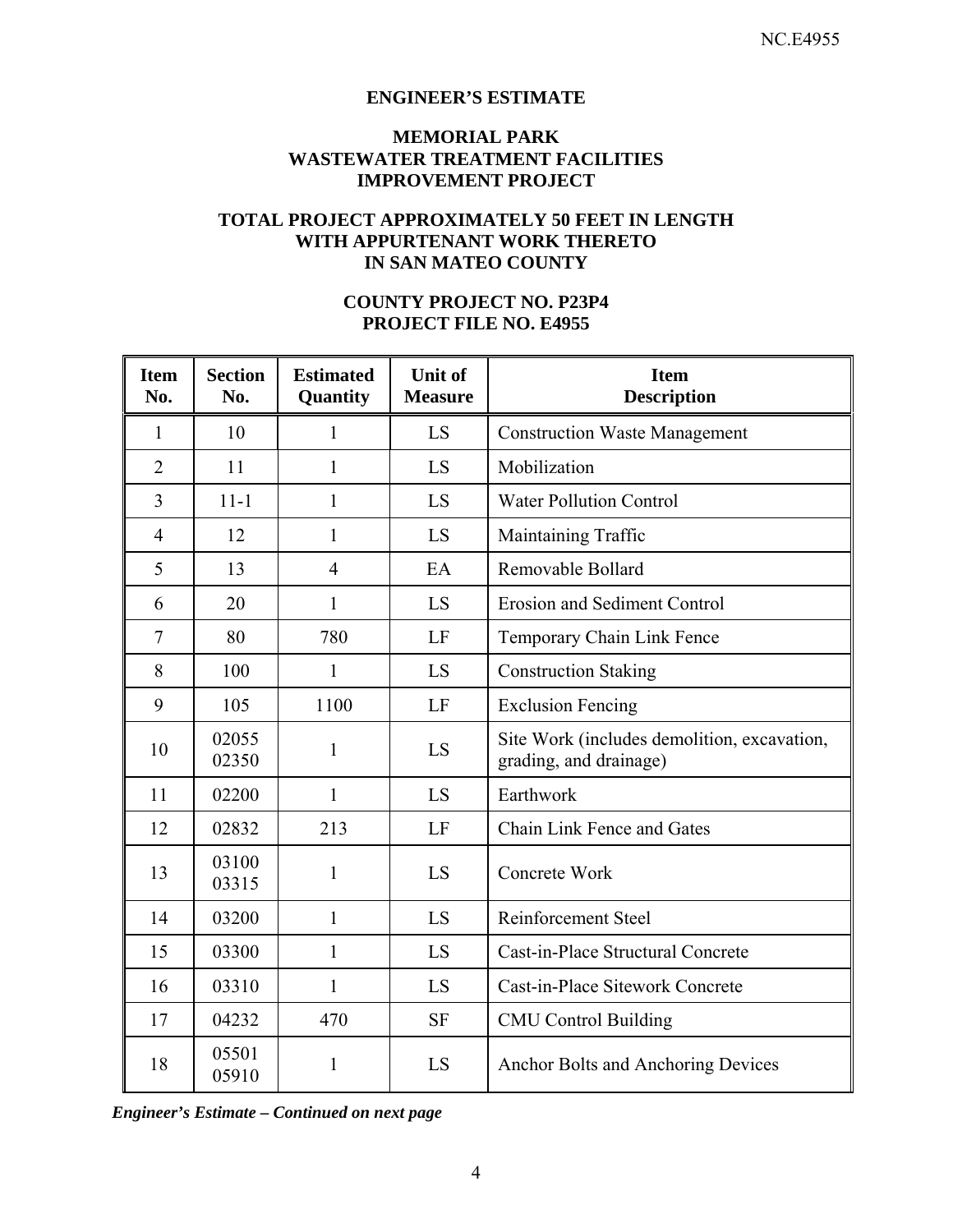| <b>Item</b><br>No. | <b>Section</b><br>No. | <b>Estimated</b><br>Quantity | <b>Unit of</b><br><b>Measure</b> | <b>Item</b><br><b>Description</b> |
|--------------------|-----------------------|------------------------------|----------------------------------|-----------------------------------|
| 19                 | 05520                 | 161                          | LF                               | <b>Aluminum Handrailing</b>       |
| 20                 | $08110 -$<br>08900    | $\mathbf{1}$                 | LS                               | Doors and Windows                 |
| 21                 | 10405                 | 13                           | EA                               | Signs                             |
| 22                 | 10523                 | $\mathbf{1}$                 | EA                               | Fire Extinguishers                |
| 23                 | 11316                 | $\mathbf{1}$                 | LS                               | <b>Bar Screen</b>                 |
| 24                 | 11378                 | 1                            | LS                               | <b>Sequencing Batch Reactor</b>   |
| 25                 | 11535A                | $\overline{2}$               | EA                               | <b>Submersible Cutter Pumps</b>   |
| 26                 | 11535B                | $\overline{2}$               | EA                               | Submersible Grinder Pumps         |
| 27                 | 13122                 | 1                            | LS                               | Pre-Engineered Metal Canopy       |
| 28                 | 13250                 | $\mathbf{1}$                 | LS                               | FRP Chemical Building             |
| 29                 | 13300                 | $\mathbf{1}$                 | LS                               | <b>FRP Tank Covers</b>            |
| 30                 | 15090 -<br>15190      | 1                            | LS                               | Utility Piping and Appurtenances  |
| 31                 | 15062                 | 50                           | LF                               | Ductile Iron Pipe                 |
| 32                 | 15064                 | 590                          | LF                               | <b>PVC</b> Pipe                   |
| 33                 | $16010 -$<br>16450    | 1                            | LS                               | <b>Electrical and Wires</b>       |

*Memorial Park Wastewater Treatment Facilities Engineer's Estimate – Continued* 

# **Engineer's Estimate of Costs: \$ 2,700,000**

(F) Final Pay Quantities - See Section 9-1.015, "Final Pay Items," of the Standard Specifications.

(S) Specialty Items - As defined in Section 8-1.01, "Subcontracting," of the Standard Specifications.

(Note: Gaps in section numbering, above, indicate the Section is blank or does not apply.)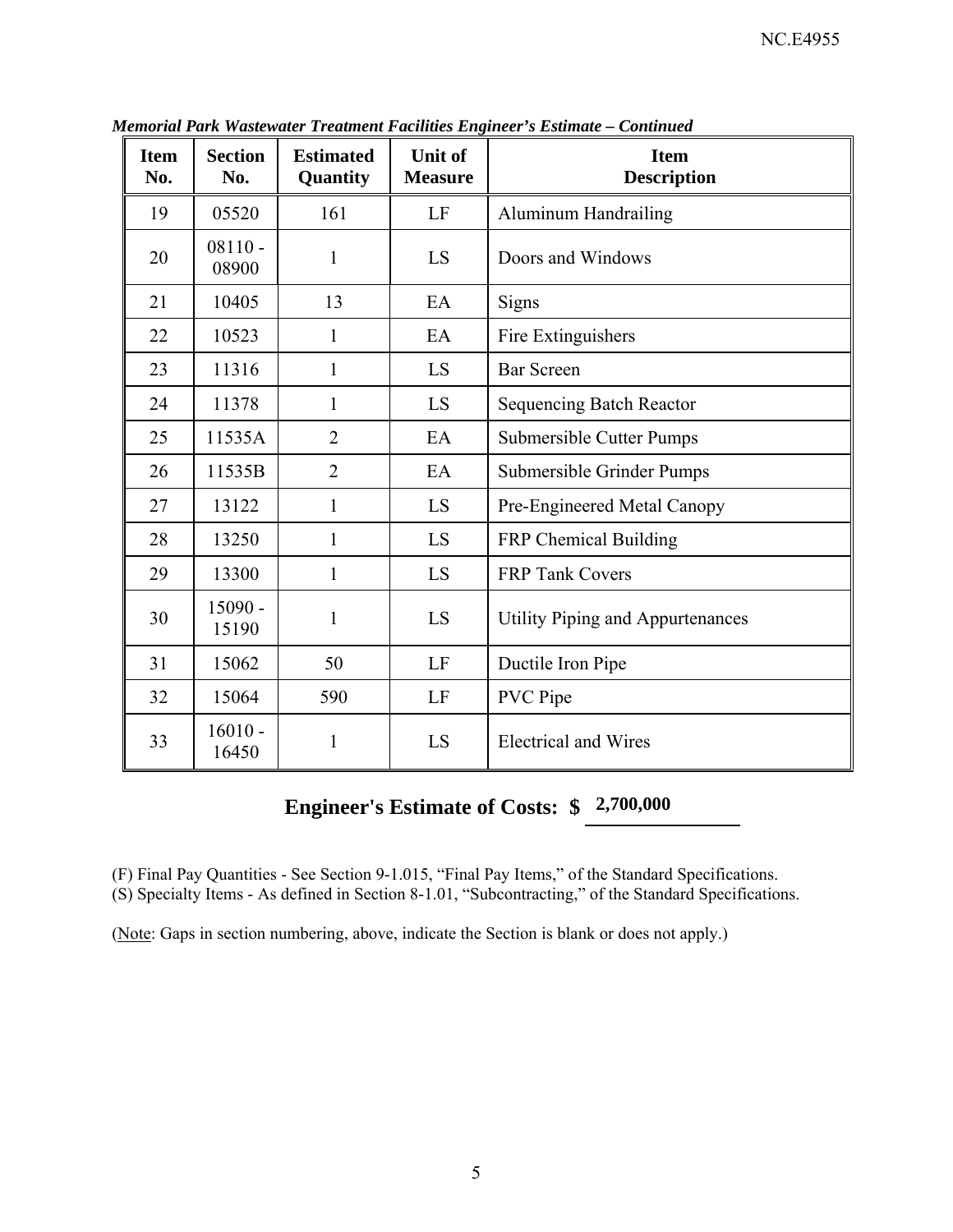The foregoing quantities are approximate only, being given as a basis for the comparison of bids, and the County of San Mateo does not, expressly or by implication, agree that the actual amount of work will correspond herewith, but reserves the right to increase or decrease the amount of any class or portion of the work, or to omit any portion of the work, as may be deemed necessary or expedient by the Engineer.

Payment to the Contractor for materials furnished and work completed shall be made by the County in accordance with Section 9 of the "Special Provisions" portion of these Contract Documents. Pursuant to Section 22300 of the Public Contract Code, Contractor may, upon his request and at Contractor's expense, substitute equivalent securities for any moneys retained from such payment for the fulfillment of the Contract.

**When applicable, both Contractor and Subcontractor hereby agrees to pay not less than prevailing rates of wages and be responsible for compliance with all the provisions of the California Labor Code, Article 2-Wages, Chapter 1, Part 7, Division 2, Section 1770 et seq and Section 1810 et seq. A copy of the prevailing wage scale established by the Department of Industrial Relations is on file in the office of the Director of Public Works, and available at www.dir.ca.gov/DLSR or by phone at 415-703-4774. California Labor Code Section 1776(a) requires each contractor and subcontractor keep accurate payroll records of trades workers on all public works projects and to submit copies of certified payroll records upon request.** 

**Additionally, pursuant to State Senate Bill SB 854 (Stat. 2014, chapter 28), effective January 1, 2015:** 

- **(1) No contractor or subcontractor may be listed on a bid proposal for a public works project (submitted on or after March 1, 2015) unless registered with the Department of Industrial Relations pursuant to Labor Code section 1725.5 [with limited exceptions from this requirement for bid purposes only under Labor Code section 1771.1(a)].**
- **(2) No contractor or subcontractor may be awarded a contract for public work on a public works project (awarded on or after April 1, 2015) unless registered with the Department of Industrial Relations pursuant to Labor Code section 1725.5.**
- **(3) This project is subject to compliance monitoring and enforcement by the Department of Industrial Relations.**

Wage rates for overtime shall be paid at not less than one and one-half (1-1/2) times the above rates. Wage rates for Sundays and holidays shall be paid at not less than two (2) times the

6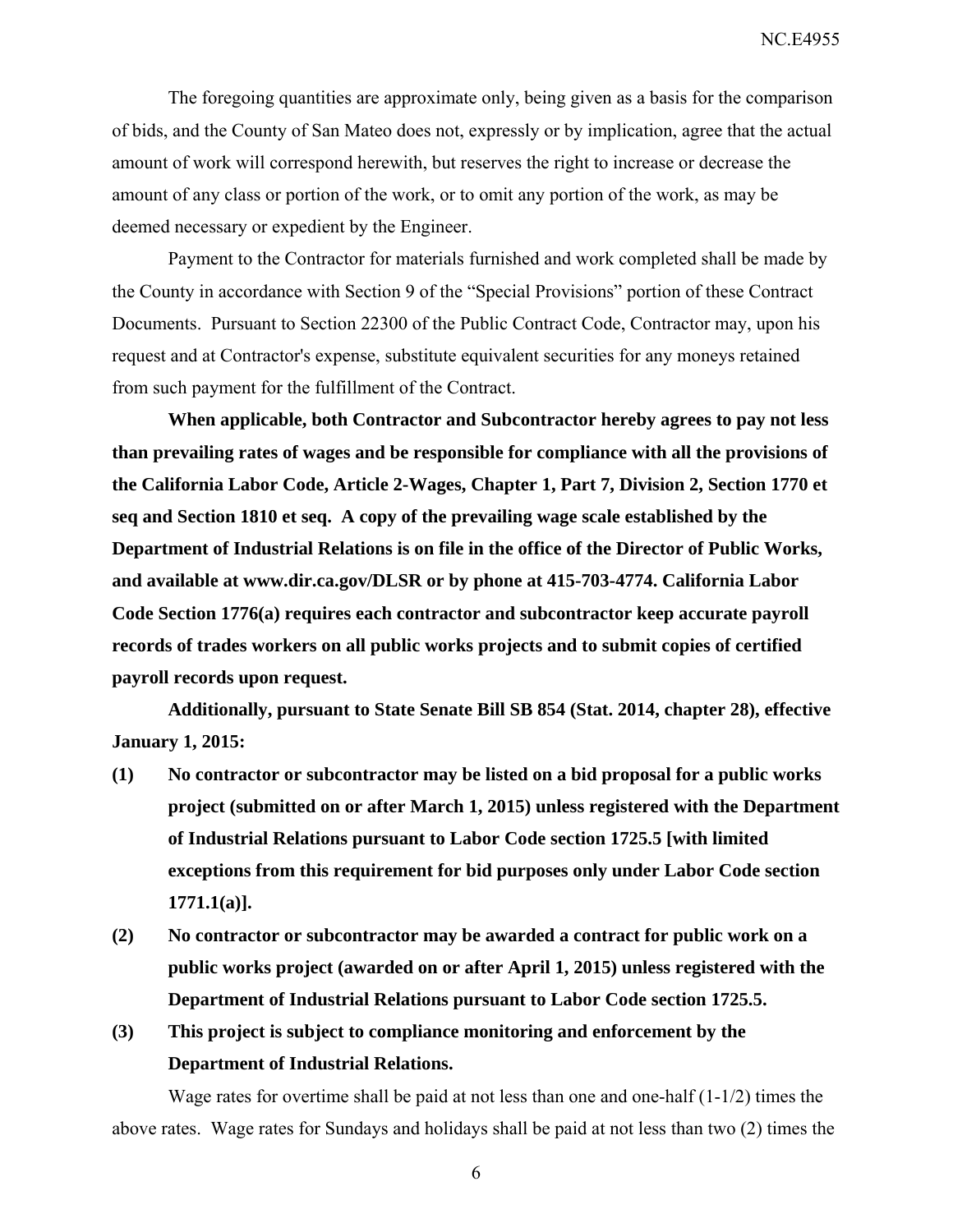above rates.

The holidays upon which such rates shall be paid shall be all holidays recognized in the collective bargaining agreement applicable to the particular craft, classification, or type of worker employed on the Project.

It is the policy of the County that Contractors on public projects employ their workers and craftsmen from the local labor market whenever possible. "Local Labor Market" is defined as the labor market within the geographical confines of the County of San Mateo, State of California. Consistent with this policy, the Contractor is requested to employ craftsmen and other workers from the local labor market whenever possible to do so.

Each bidder shall submit with the bid, Certificates of Compliance and Intent on a form provided in the "Proposal" section of these Contract Documents, a certificate that bidder is in compliance with the provisions of the Equal Employment Opportunity Requirement of Executive Order 11246, Title VII of the Civil Rights Act of 1964, the California Fair Employment and Housing Act and any other federal, State and local laws and regulations relating to equal employment opportunity. With the execution of said certificates, bidder also agrees that bidder will maintain or develop and implement, during the course of the work concerned, a program of hiring and employment, conducted without regard to race, religion, color, national origin, ancestry, sexual orientation, or sex of the applicants. With this certification, bidder shall submit any and all information that may be required by the County in connection with the particular project.

Each bidder is hereby notified of the Section 9204 and Section 20104 et seq. of the Public Contract Code as those Sections (attached hereto as Appendix E) relate to resolution of construction claims, and to Section 3186 of the Civil Code, as amended January 1, 1999 with regard to stop notices and public entity's rights to retain monies in order to provide for that entity's reasonable cost of litigation. The bidder is further notified that all provisions of Section 9204 and Section 20104 et seq. of the Public Contract Code and Section 3186 of the Civil Code, as outlined above shall be considered as incorporated into and become an integral part of these specifications.

Questions relating to equal employment should be directed to the San Mateo County Department of Public Works, Equal Employment Opportunity Program, 555 County Center, 5th Floor, Redwood City, CA 94063-1665, telephone (650) 363-4100.

Plans and Specifications and forms of Proposal and Contract may be seen and obtained at the office of the Director of Public Works, 555 County Center, Redwood City, California,

7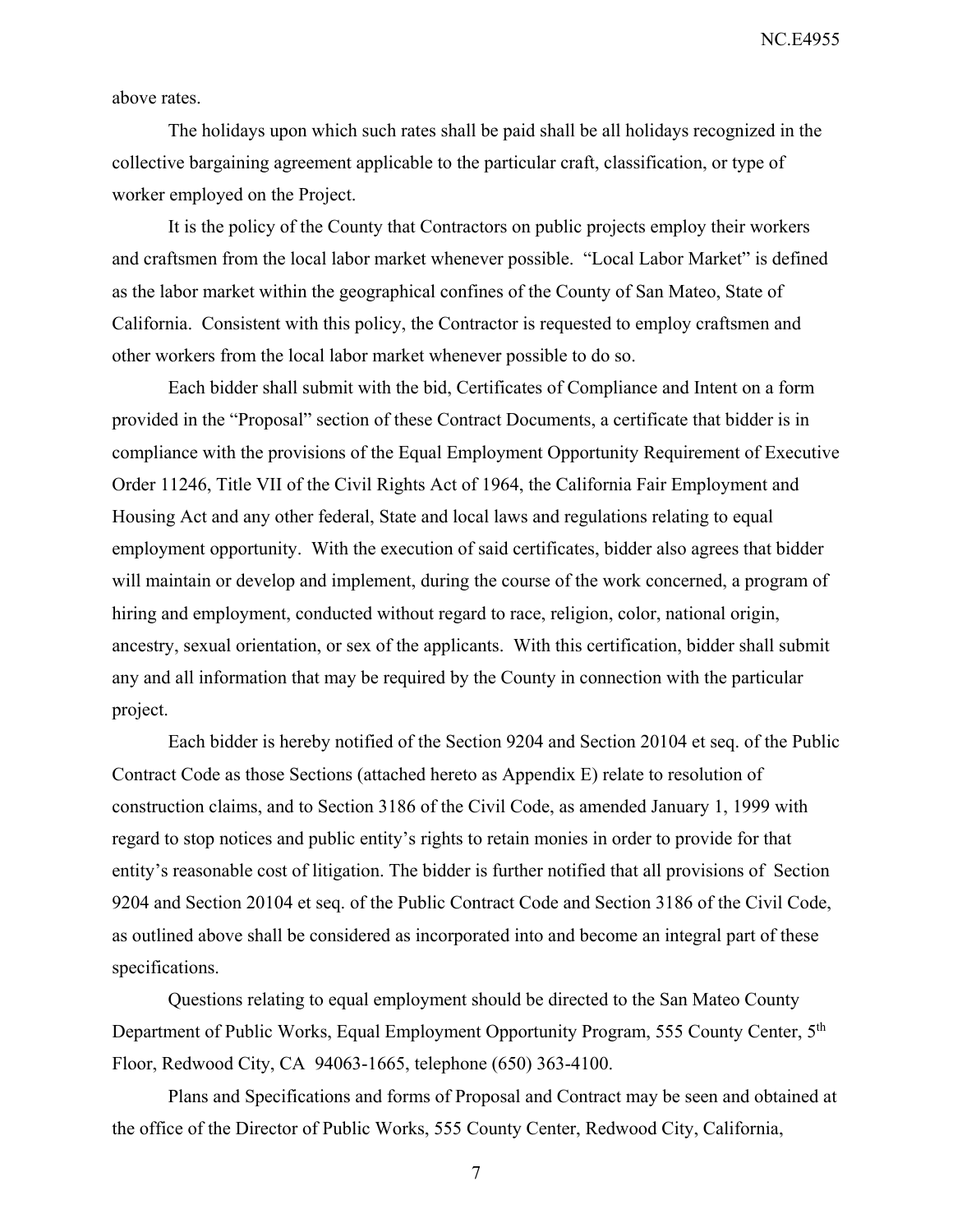94063-1665. Plans and specifications may be obtained for a:

#### **NON-REFUNDABLE FEE OF \$\_100\_ PER SET**

Additional technical questions should be directed to the office of the Director of Public Works, 555 County Center, Redwood City, California, 94063-1665, telephone (650) 363-4100.

The Contractor shall possess either a Class A License or a combination of Class C licenses that are applicable for the majority of the work at the time this contract is awarded. No Contract will be awarded to a Bidder who is not licensed as required by laws of the State of California.

**The Contractor is advised that a pre-bid conference at the site will occur May 7, 2019 at (10:00 A.M.), and shall take place at the offices located at Memorial Park, 9500 Pescadero Creek Road, Loma Mar with one or more of the following individuals:** 

**David Vasquez and/or Vern Selvy San Mateo County - Memorial Park 9500 Pescadero Creek Road Loma Mar, CA 94021 (650) 879-0238** 

**The pre-bid conference is not mandatory; however, the Contractor is advised that inspection of the site prior to the bid submittal and acknowledgement of said inspection will be required for the acceptance of the bid. Access can be arranged with David Vasquez or Vern Selvy at the number listed above.** 

**The Contractor shall sign and date the Acknowledgement of Site Visit form provided on page 5 of the Proposal Section and submit with the bid. Failure to complete this form shall be grounds for rejection of the bid.** 

The County of San Mateo reserves the right to reject any or all bids and/or waive any informalities or irregularities in any bid received.

Bidders may not withdraw their bid for a period of **FORTY-FIVE (45) DAYS** after the date set from the opening thereof.

8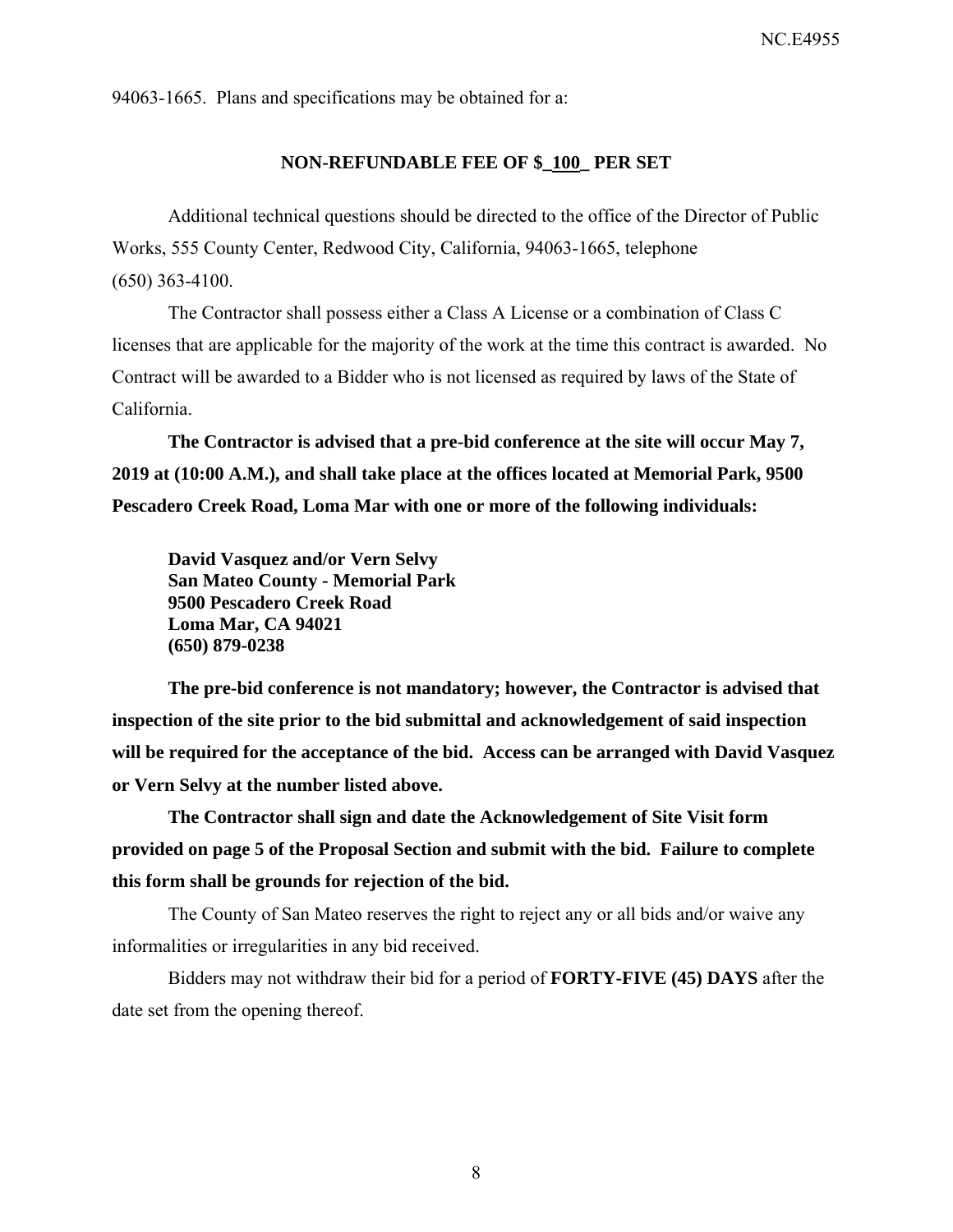BY ORDER OF THE BOARD OF SUPERVISORS COUNTY OF SAN MATEO

**DATE: April 24 , 2019** 

**Mike Callagy, County Manager/ Clerk of the Board of Supervisors**